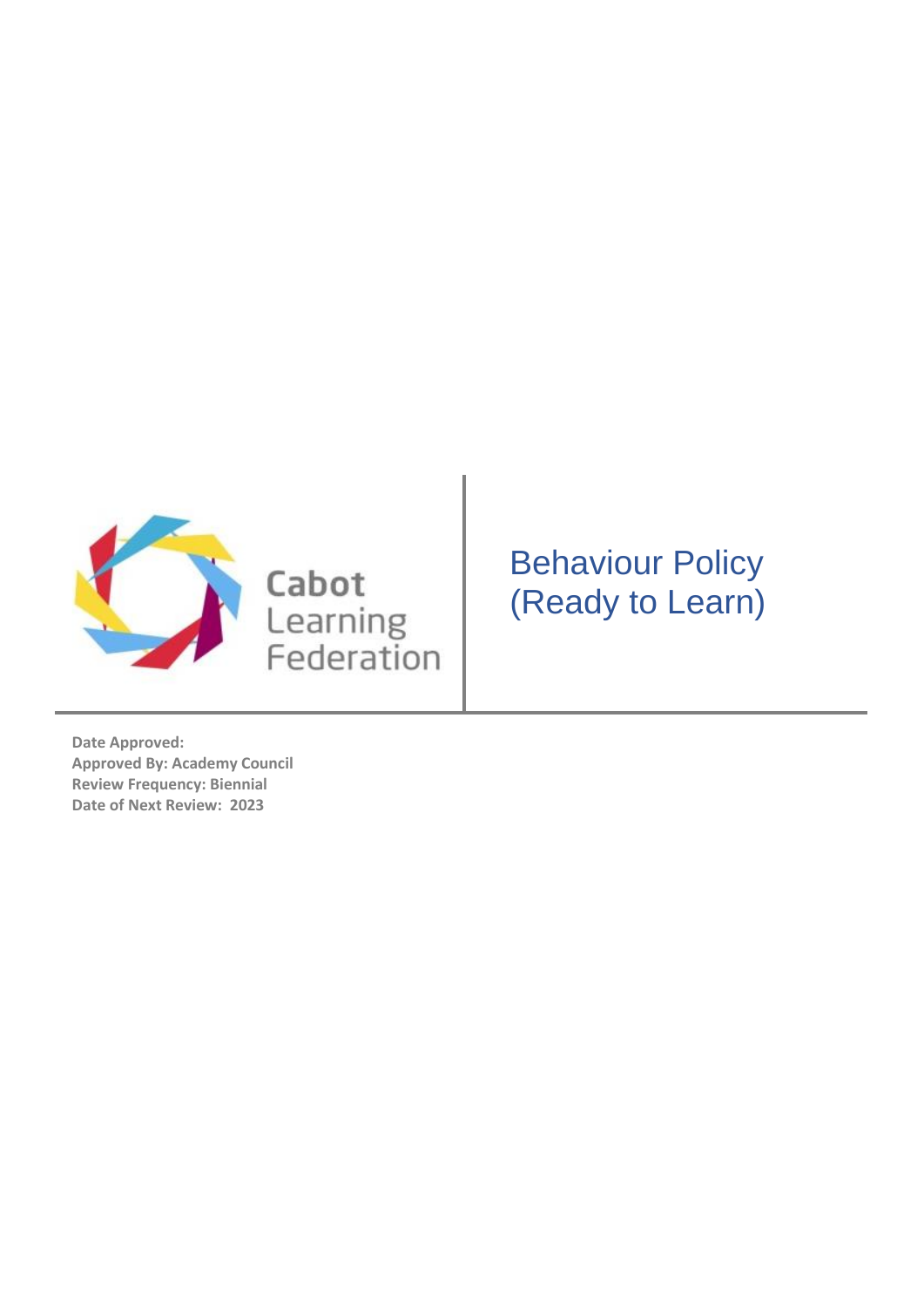## **History of most recent Policy changes**

| <b>Date</b>      | Page                     | Change                                | <b>Origin of Change e.g. TU</b><br>request, Change in<br>legislation |
|------------------|--------------------------|---------------------------------------|----------------------------------------------------------------------|
| <b>July 2019</b> | <b>Whole</b><br>document | Created                               | As part of the CLF & Broadoak<br>Academy Behaviour policy            |
| June 2020        |                          | Policy addendum reference<br>COVID-19 | Following guidance from DFE                                          |
| December<br>2021 | Whole<br>document        |                                       | <b>Biennial review</b>                                               |

# **Contents**

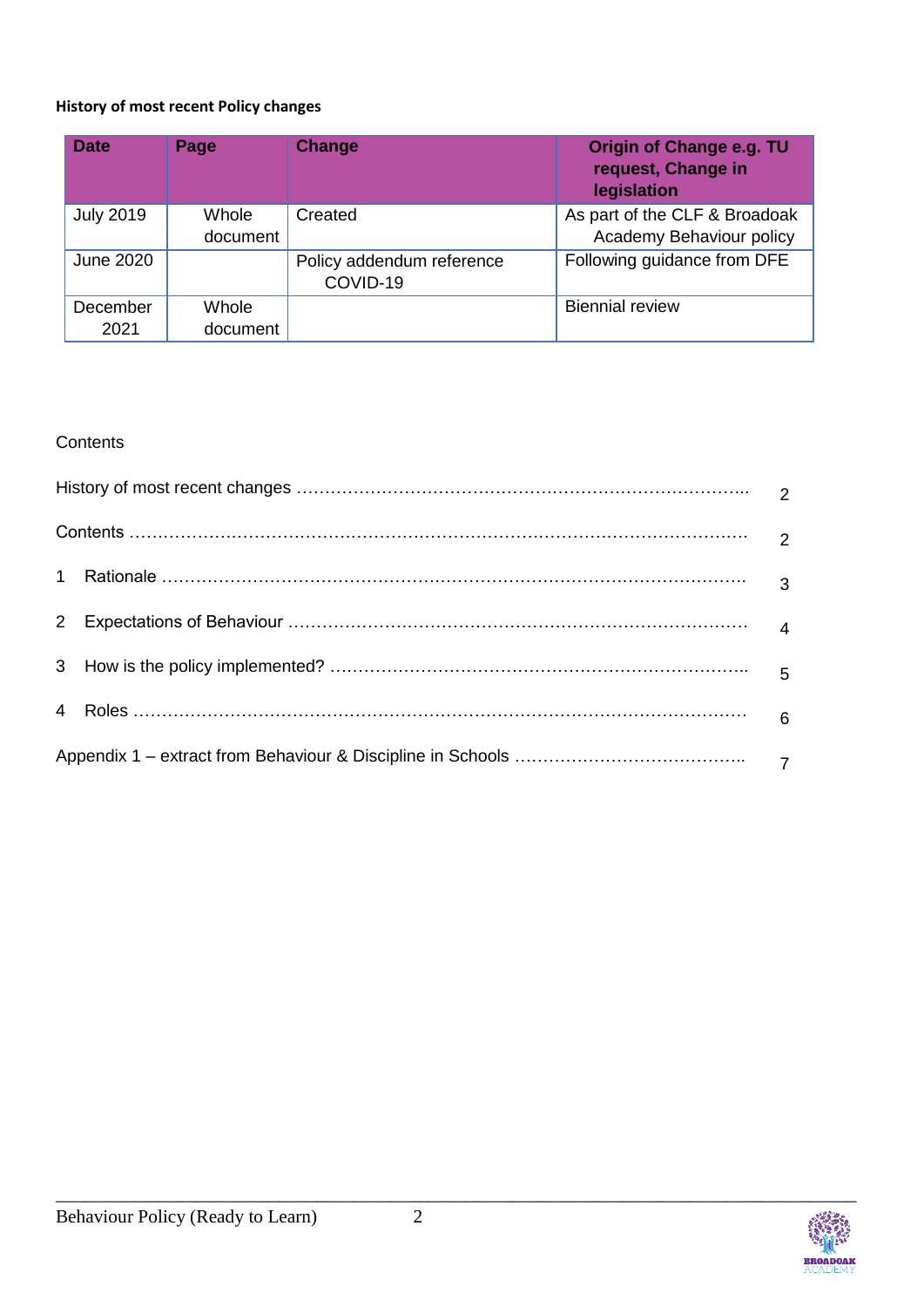# **1 Rationale**

At Broadoak Academy, we seek excellence for and from our students. This policy seeks to encourage in all students a sense of responsibility to themselves, to the Academy community and to the outside world. It sets out our expectations for positive behaviour and the systems of rewards and consequences for ensuring that all are able to achieve these expectations. The purpose of the policy is to develop an environment with calm, consistent, caring adults who ensure that students are certain about expectations and consequences.

#### 1.1 Aims

- To develop a focused, purposeful learning environment in which all members of the community are working positively to ensure students achieve excellence
- To provide clear expectations of student behaviour for staff, students and parents/carers
- To inform staff, students and parents/carers of processes for managing student behaviour; to ensure these are applied fairly and consistently across the whole Academy to meet the needs of individual students
- To ensure that all members of the Academy community feel safe and valued
- To ensure that the Academy's legal duties under the Equality Act 2010, in respect of safeguarding and in respect of students with SEN, are met

#### 1.2 Scope of the policy

This policy applies to all students during the Academy day. However, students are also expected to act in accordance with the policy when they are:

- Taking part in any Academy-organised or Academy-related activity (outside of normal hours)
- Travelling to or from Academy
- Wearing Academy uniform
- In some other way identifiable as a student of Broadoak Academy

The scope of the policy extends to unacceptable behaviour at any time, whether or not the conditions above apply, that:

- Could have repercussions for the orderly running of the Academy
- Poses a threat to another student or member of the public
- Could adversely affect the reputation of the Academy

If behaviour is criminal, or poses a threat to a member of the public, the police will be informed. When the last 3 conditions apply, the Principal will consult with Parents/Carers, other agencies, e.g. the police and the Chair of Academy Council as appropriate.

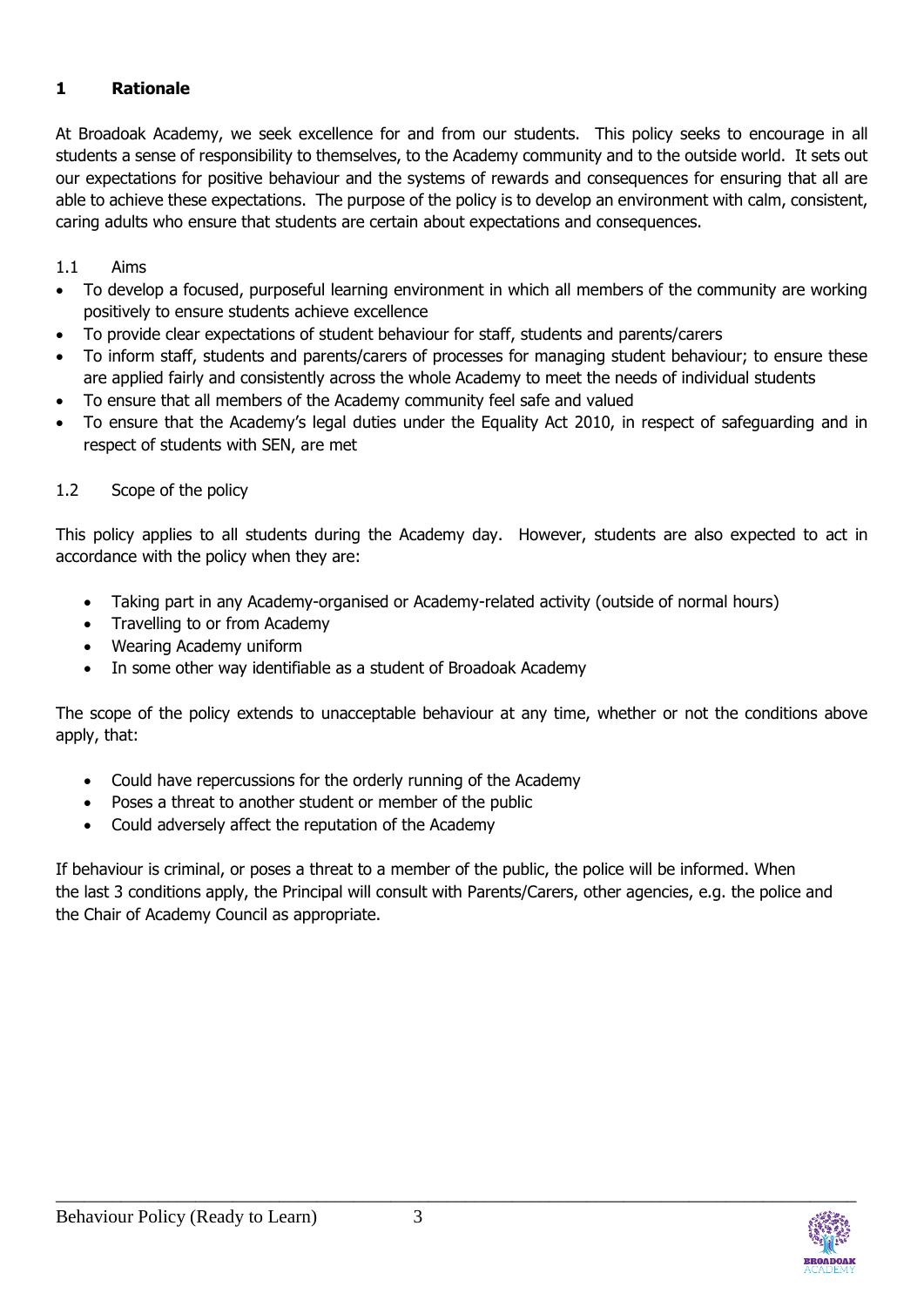## **2 Expectations for Behaviour – Calm, Consistent, Caring**

At Broadoak there are 4 clear expectations for students. They are:

| <b>Students are expected</b>                   | This means students should                                                                                                                                                                                                                                                                       |  |  |
|------------------------------------------------|--------------------------------------------------------------------------------------------------------------------------------------------------------------------------------------------------------------------------------------------------------------------------------------------------|--|--|
| to                                             |                                                                                                                                                                                                                                                                                                  |  |  |
| Work hard and allow others<br>to learn         | Arrive to lessons on time<br>$\bullet$<br>Remain on task<br>$\bullet$<br>Focus on their learning<br>$\bullet$<br>Persevere when work is challenging<br>$\bullet$                                                                                                                                 |  |  |
| Follow staff instructions                      | Listen to instructions, without interruption<br>$\bullet$<br>Do as you are told, without arguing<br>$\bullet$<br>Follow all infection control measures in place at the Academy including<br>the regular washing of hands                                                                         |  |  |
| Speak to everyone politely<br>and with respect | Speak calmly and with an appropriate tone of voice, without shouting<br>Not use swear words or words that might offend (e.g. racist or<br>homophobic words)<br>Behave in a manner that does not cause concern or upset to others -<br>$\bullet$<br>especially about their health                 |  |  |
| Respect the Academy and<br>its environment     | Follow the rules of the Academy*<br>$\bullet$<br>Be a positive ambassador for the Academy community<br>$\bullet$<br>Look after the Academy resources<br>$\bullet$<br>Keep the Academy calm, safe and tidy<br>$\bullet$<br>To clean down equipment/surfaces as appropriate after use<br>$\bullet$ |  |  |

#### 2.1 Academy Rules:

- Students are only allowed to eat in the designated dining areas or outside
- Ball games are allowed on the basketball court and field, no ball games in the quads or along the back of the quads
- No smoking or vaping is permitted on the Academy site or in Academy uniform on the way to or from Academy
- All drug (including tobacco/smoking related items), alcohol, dangerous items are banned from the Academy site
- Students are expected to adhere to the Academy Uniform Policy
- All mobile devices should only be used in accordance with the Mobile Phone Protocol
- Chewing gum is not allowed in Academy
- Fizzy drinks are not allowed in Academy
- 2.2 Certain behaviours are so serious that they are considered 'significant incidents'. These are:
	- Using racist, homophobic or derogatory language at or about an individual or group
	- Swearing at, or in response to a member of staff
	- Smoking/vaping on Academy grounds
	- Assault, or threatened assault, of a member of staff
	- Assault on a student/significant or repeated bullying
	- Failure to follow a reasonable request, e.g. failure to hand over confiscated items or go to the Return to Learn Room Base (see Appendix 1 for further information re. confiscation of items)
	- Dangerous behaviour that could cause harm to others e.g. fighting, throwing food or water

This is not an exhaustive list and other behaviours may be classed as 'significant' which are not stated here

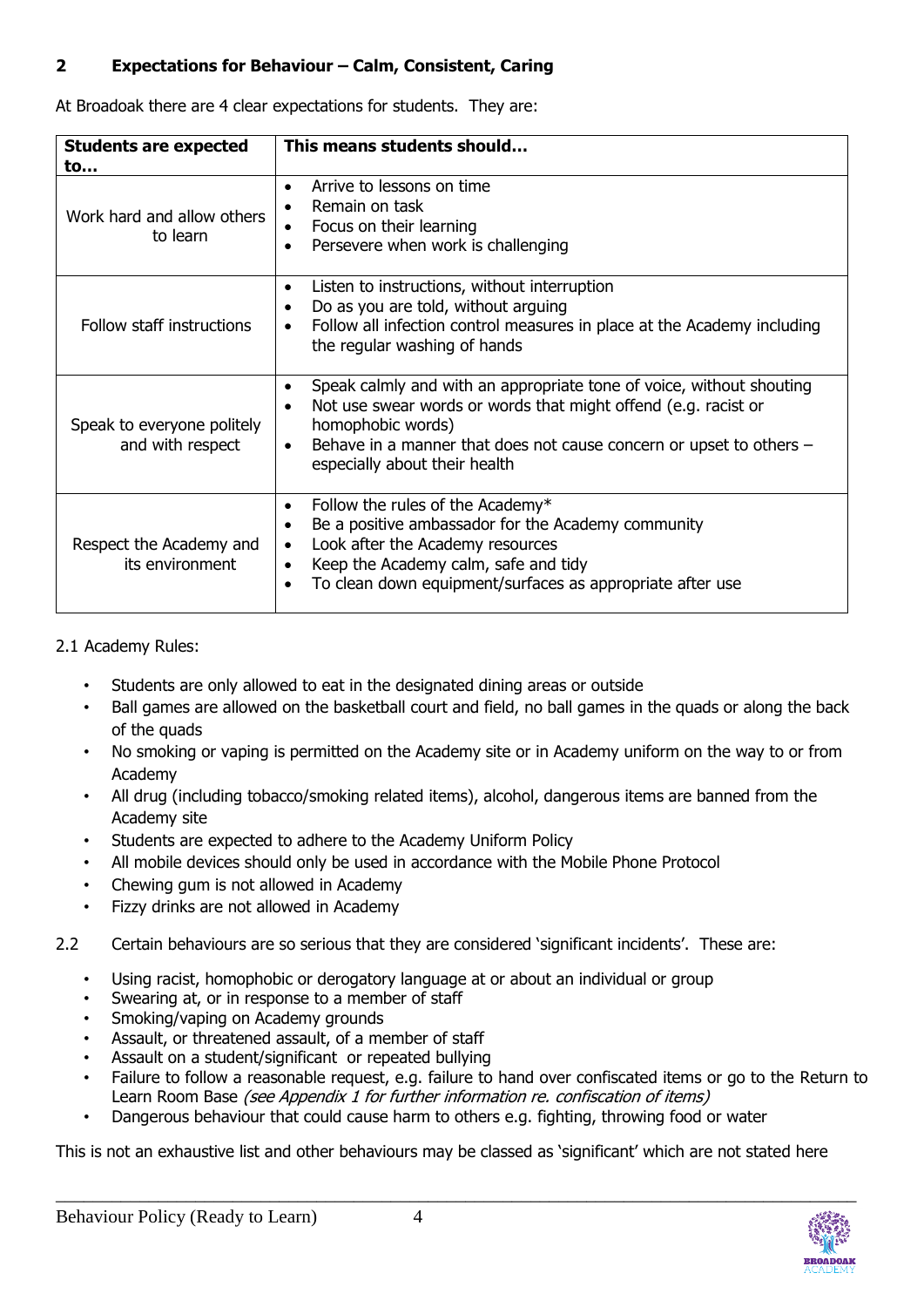3.1 Consequences



3.2 Praise and positive feedback

When students make the right choices about their behaviour, this is acknowledged and celebrated:

- Positive feedback and praise in the lesson
- House Points given
- Weekly tutor time celebration/feedback
- Postcards home
- Phone calls/texts/positive contact home
- Emails to tutor/Head of Year
- Termly celebration assemblies
- Awards Evening
- 3.3 Consequences for not meeting expectations
- If a student does not meet one of the expectations, a rule reminder is given by a member of staff. This gives a child the opportunity to make the right choices about their behaviour
- If a student required a second rule reminder in the same lesson, the student is referred to the Return to Learn room
- Students spend time in the Return to Learn Room to reset and reflect, then refocus and return to their lesson when they are able to manage their behaviour. They have an automatic 50 minute after school detention **on the same day**
- Texts will be sent to parents/carers to inform that their child is in the Return to Learn Room and will be in detention until 3.50pm\*
- Behaviours that are described as 'significant incidents' will result in an automatic referral to the Return to Learn Room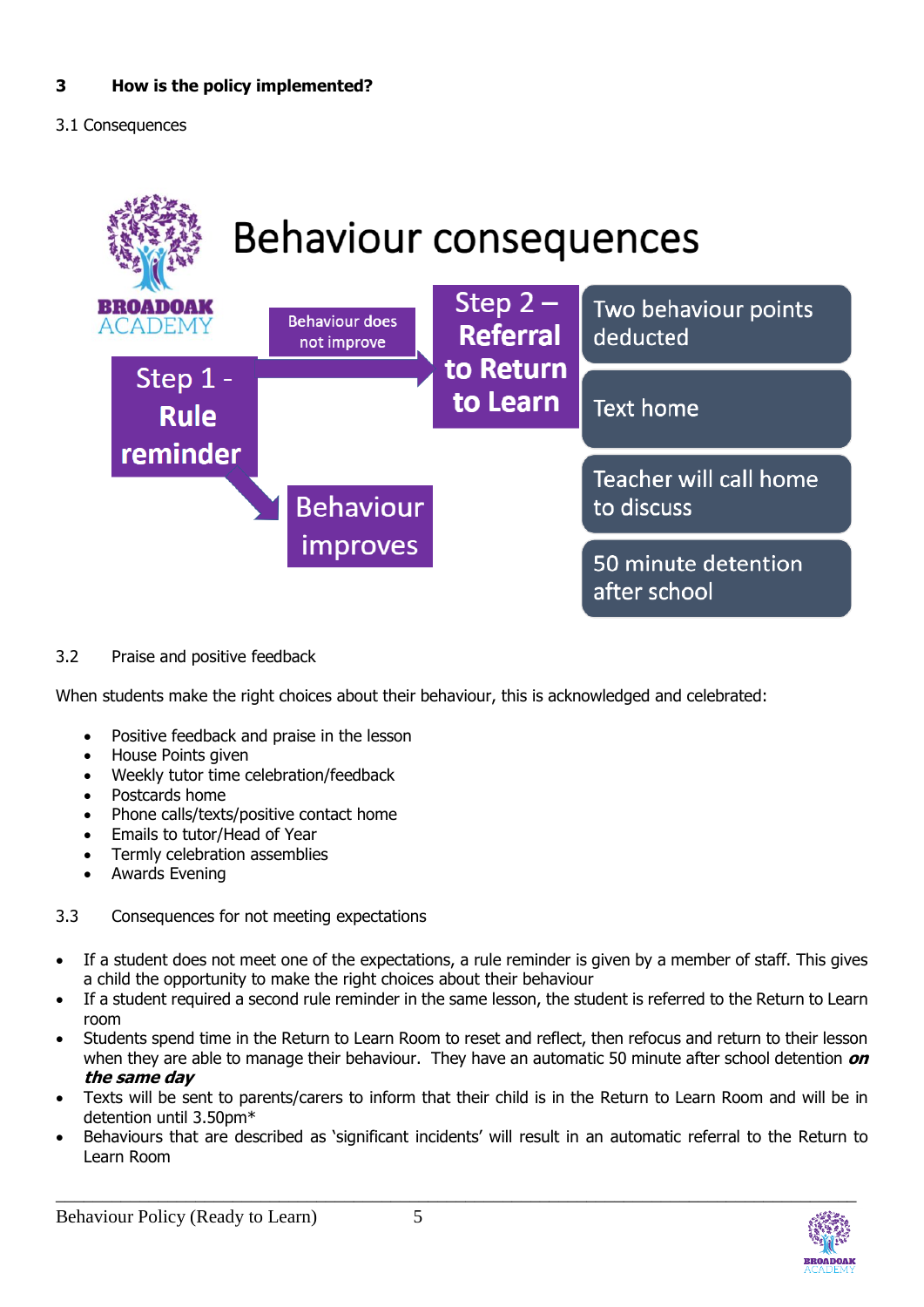- Where appropriate, e.g. a student has specific SEND needs, then adaptations will be made to ensure that the student can complete their time in the Return to Learn Room or in detention successfully
- Whilst in the Return to Learn Room, a student may escalate and need to spend more than 10 minutes in the space. They may also be sent to the room more than once from the same lesson. Where this is the case, students will move into a separate space and complete online learning until the next subject begins and will not return again to the same classroom
- In some circumstances, students are not able to return to lessons during the day in this case, students will be supported by a member of staff 1.1 or in a small group and will complete work online. Parents / carers will be contacted and this will be tracked by the Assistant to the Senior Team

\*If it is not possible for the student to complete the detention that night e.g. to collect a younger sibling, then the detention will be arranged for another date (usually the next day)

# **4 Roles**

- 4.1 Role of tutors
	- To speak to students and monitor weekly data to identify when a referral to the Return to Learn Room has been made
	- To put students on tutor report where referrals are high or repeated
	- To share weekly information with tutees so that students know their house and behaviour points totals and can track their own progress
	- To use weekly information to share successes with the tutor group, Heads of Year and parents/carers
- 4.2 Role of Heads of Year
	- Use SIMS to review behaviour and achievement of year groups every day
	- To monitor weekly information and ensure tutors are sharing this with their tutor groups and that house points for attendance/punctuality are issued
	- To put students on HOY report where referrals are not reducing over time, or behaviour is significant
	- To use SIMS information and Return to Learn Room referrals to plan interventions where concerns are evident. Examples include
		- o Behaviour Support Plan meeting with parents/carers
		- o Pastoral Support Plan meeting with parents/carers
		- o Referrals to internal support staff e.g. learning mentor, counsellor
		- o Referrals to external agencies e.g. Barnados, YISP, VRU
	- To use termly information to celebrate successes in end of term 'celebration assemblies'
- 4.3 Role of SENCO
	- Ensure appropriate advice and strategies are given to staff so that students on the SEND register are able to meet expectations successfully
	- Monitor behaviour of SEND students and implement additional support, using external services, when appropriate
	- Work proactively with Heads of Year/Faculty to support students and staff
- 4.4 Role of Heads of Faculty
	- Use SIMS daily to review house points and rule reminders Return to Learn Room referrals issued across the faculty and to use this information to support staff where there are concerns noted
	- Ensure that house points are issued regularly to build a positive culture of praise within classrooms
- 4.5 Role of SLT
	- Monitor implementation of policy and work with Heads of Year/Faculty where concerns or issues are noted
	- To use termly exclusions (internal and external) data to track behaviour across the Academy and plan appropriate interventions